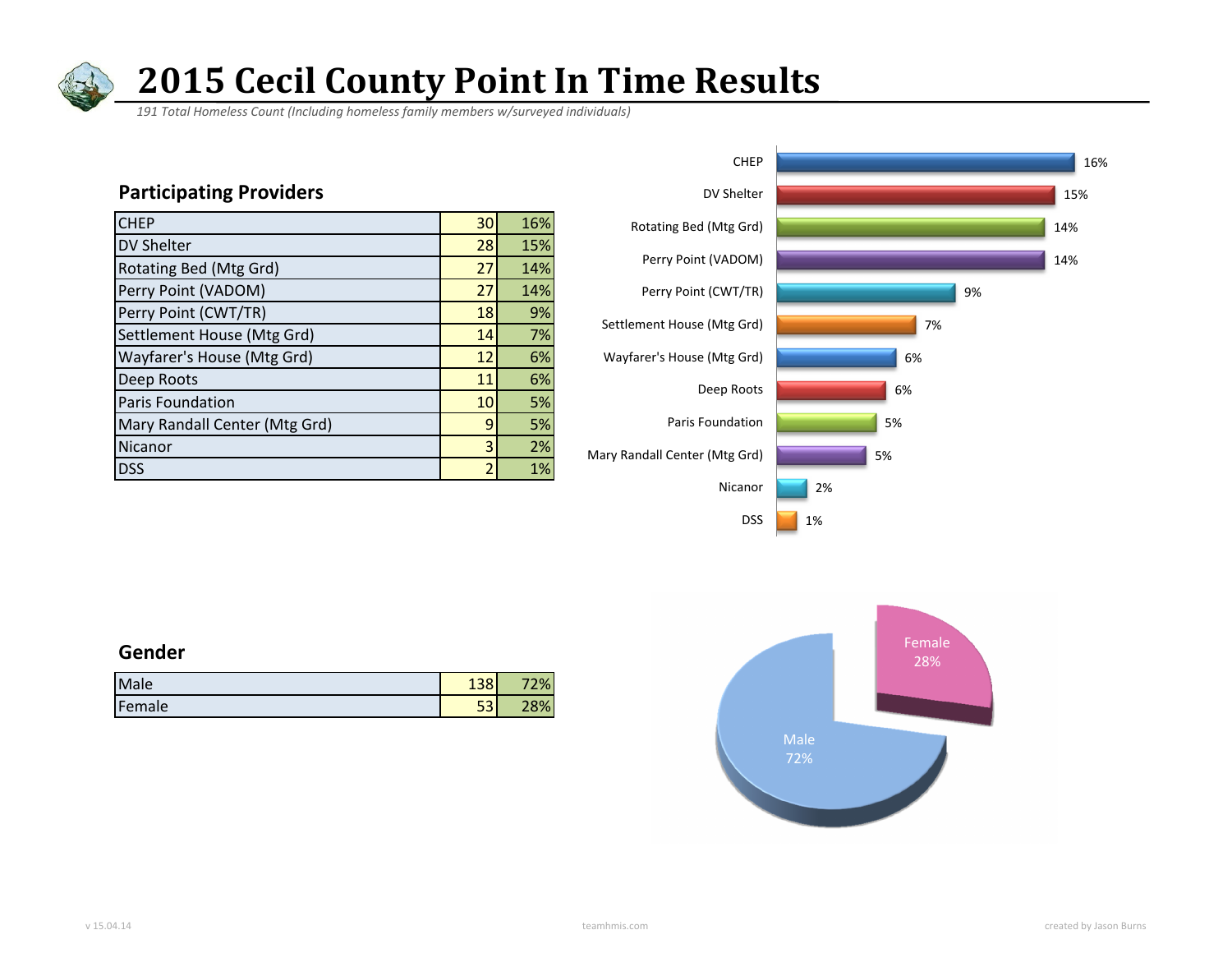

|  | <b>Age Ranges</b> |
|--|-------------------|
|--|-------------------|

| $65+$     | 16 | 8%  |
|-----------|----|-----|
| $45 - 64$ | 83 | 43% |
| $30 - 44$ | 50 | 26% |
| $18 - 29$ | 14 | 7%  |
| $00 - 17$ | 28 | 15% |

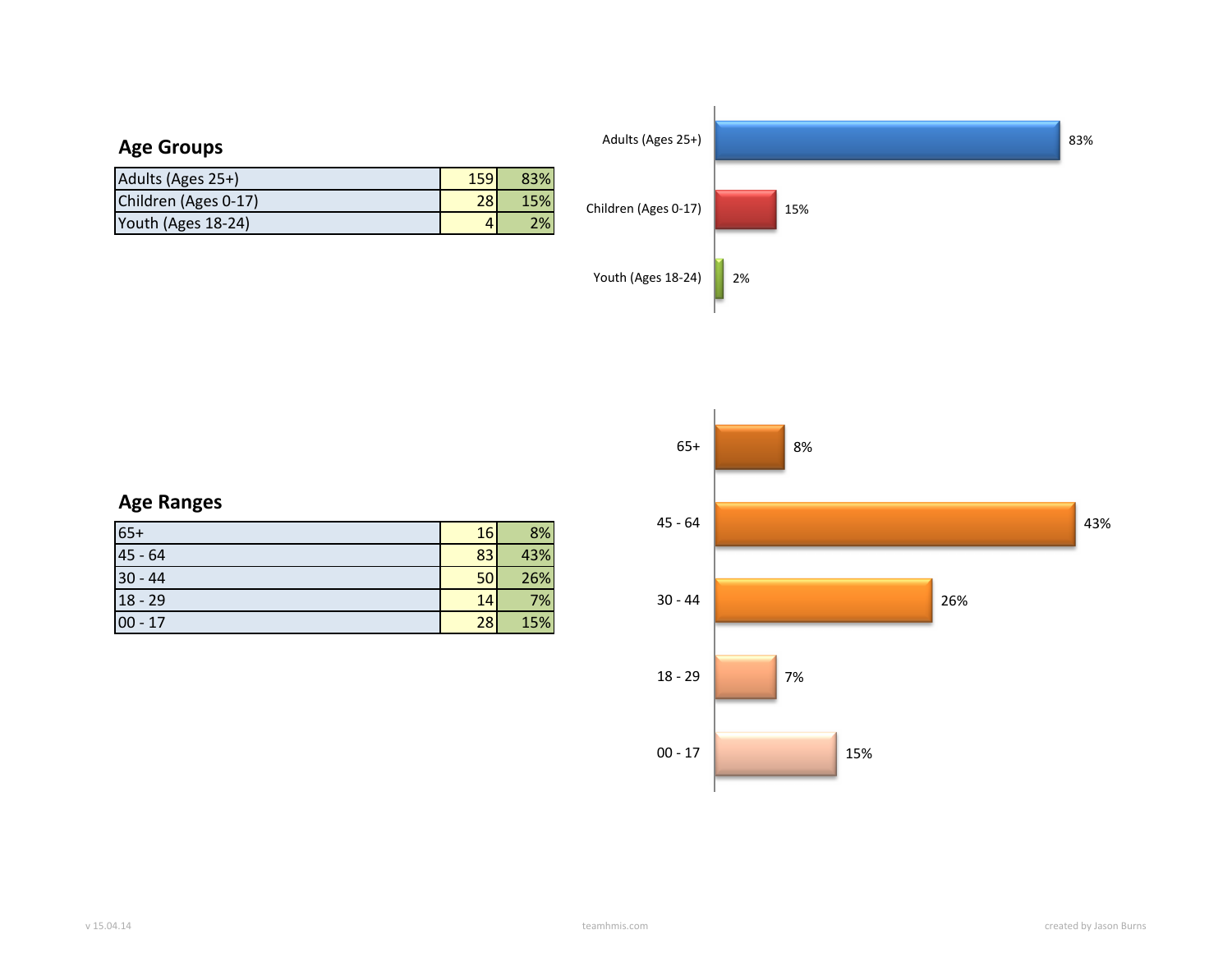| <b>Cecil County</b>           | 113            | 59% |
|-------------------------------|----------------|-----|
| <b>Baltimore City</b>         | 17             | 9%  |
| <b>Other State</b>            | 15             | 8%  |
| <b>Kent County</b>            | 11             | 6%  |
| <b>Harford County</b>         | 9              | 5%  |
| <b>Baltimore County</b>       | 8              | 4%  |
| <b>Frederick County</b>       | 5              | 3%  |
| <b>Anne Arundel County</b>    | 4              | 2%  |
| <b>Washington DC</b>          | 4              | 2%  |
| Queen Anne's County           | $\overline{2}$ | 1%  |
| <b>Prince George's County</b> | $\overline{2}$ | 1%  |
| <b>Montgomery County</b>      | 1              | 1%  |

**Previous Residence**



# **Main Reason for Move to Cecil County**

| Domestic Violence Victim     |                 | 35%        |
|------------------------------|-----------------|------------|
| Moved for Job/Services       | 18 <sup>l</sup> | <b>20%</b> |
| Lacking Shelter in Other CoC | 21              | 24%        |
| <b>Moved for Family</b>      |                 | 19%        |
| Passing Through              |                 | 2%         |

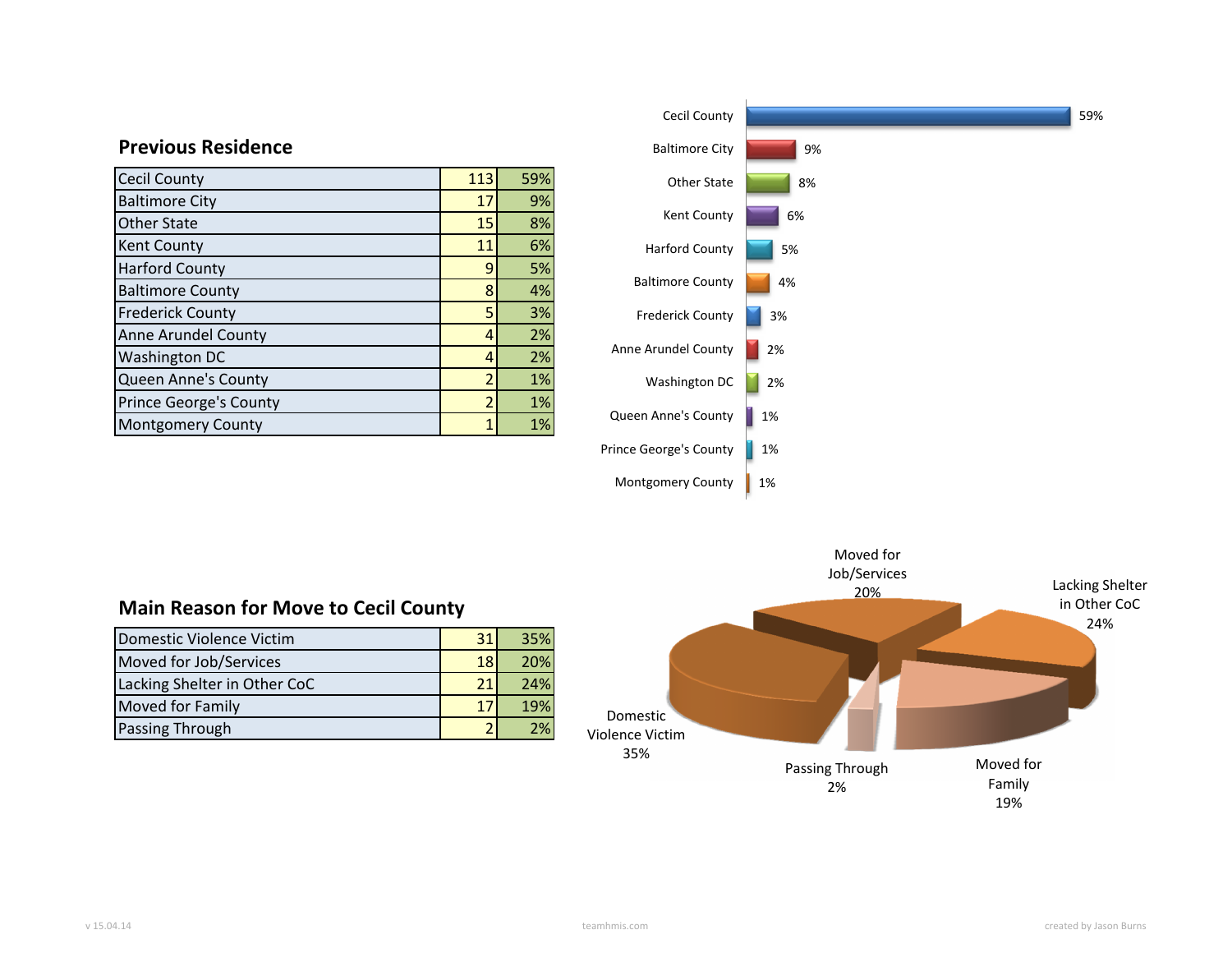# **Extent of Homelessness**

| <b>First Time Homeless</b>       | 761 | 44% |
|----------------------------------|-----|-----|
| 1-2 times in the past            |     | 37% |
| Chronic: 4 times in past 3 years |     | 19% |





# **Length of Time w/o Permanent Housing**

| Less Than 1 Month        |    | 12% |
|--------------------------|----|-----|
| Between 1 to 12 Months   | 86 | 50% |
| Between 1 to 2 Years     |    | 14% |
| <b>More Than 2 Years</b> |    | 24% |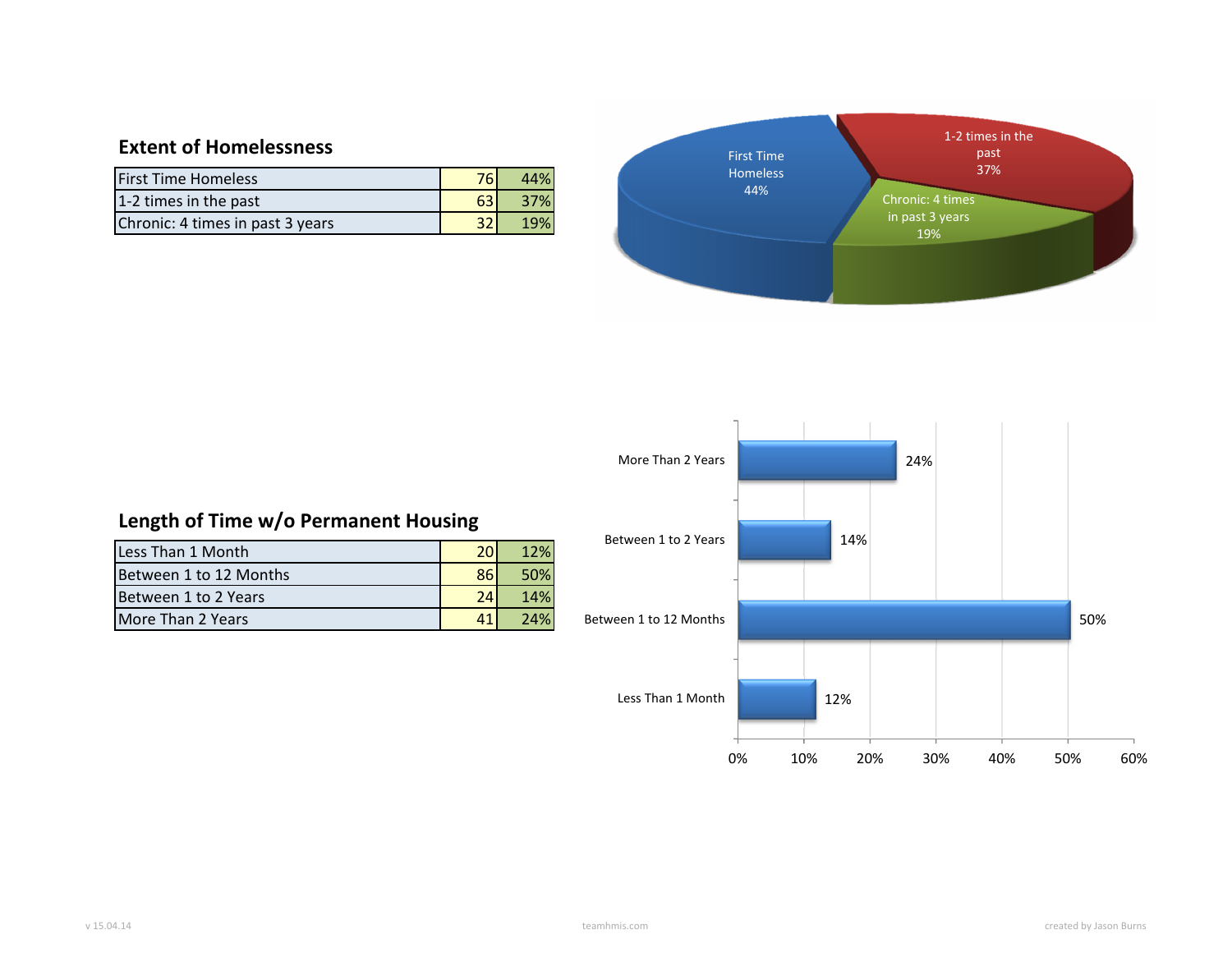|                                    |    |     | <u> IVICHLAI HCAILITT I UDICIH</u> |    |
|------------------------------------|----|-----|------------------------------------|----|
| <b>Disability Type</b>             |    |     | Physical                           |    |
| <b>Mental Health Problem</b>       | 57 | 30% |                                    |    |
| Physical                           | 45 | 24% | Drug Abuse                         |    |
| Drug Abuse                         | 26 | 14% | Alcohol Abuse                      | 3% |
| <b>Alcohol Abuse</b>               |    | 3%  |                                    |    |
| <b>Both Alcohol and Drug Abuse</b> |    | 2%  | Both Alcohol and Drug<br>Abuse     | 2% |
| Physical/Medical                   |    | 1%  |                                    |    |
| <b>HIV/AIDS</b>                    |    | 1%  | Physical/Medical                   | 1% |
| <b>Chronic Health Condition</b>    |    | 1%  |                                    |    |
|                                    |    |     | <b>HIV/AIDS</b>                    | 1% |



|                                     |    |     | <b>MEDICAID</b>                 | 31% |
|-------------------------------------|----|-----|---------------------------------|-----|
| <b>Health Insurance</b>             |    |     | <b>MEDICARE</b>                 | 2%  |
| <b>MEDICAID</b>                     | 60 | 31% | Health Ins through              |     |
| <b>MEDICARE</b>                     | 31 | 2%  | <b>COBRA</b>                    | 1%  |
| Health Ins through COBRA            |    | 1%  | Private Pay Health Ins          | 1%  |
| Private Pay Health Ins              |    | 1%  |                                 |     |
| <b>Employer Provided Health Ins</b> |    | 1%  | <b>Employer Provided</b>        | 1%  |
| <b>State Children's Health Ins</b>  |    | 1%  | Health Ins                      |     |
| <b>VA Medical Services</b>          |    | 1%  | State Children's Health<br>lns. | 1%  |
| <b>State Health Ins for Adults</b>  |    | 1%  |                                 |     |
|                                     |    |     | VA Medical Services             | 1%  |
|                                     |    |     | State Health Ins for<br>Adults  | 1%  |

v 15.04.14 teamhmis.com created by Jason Burns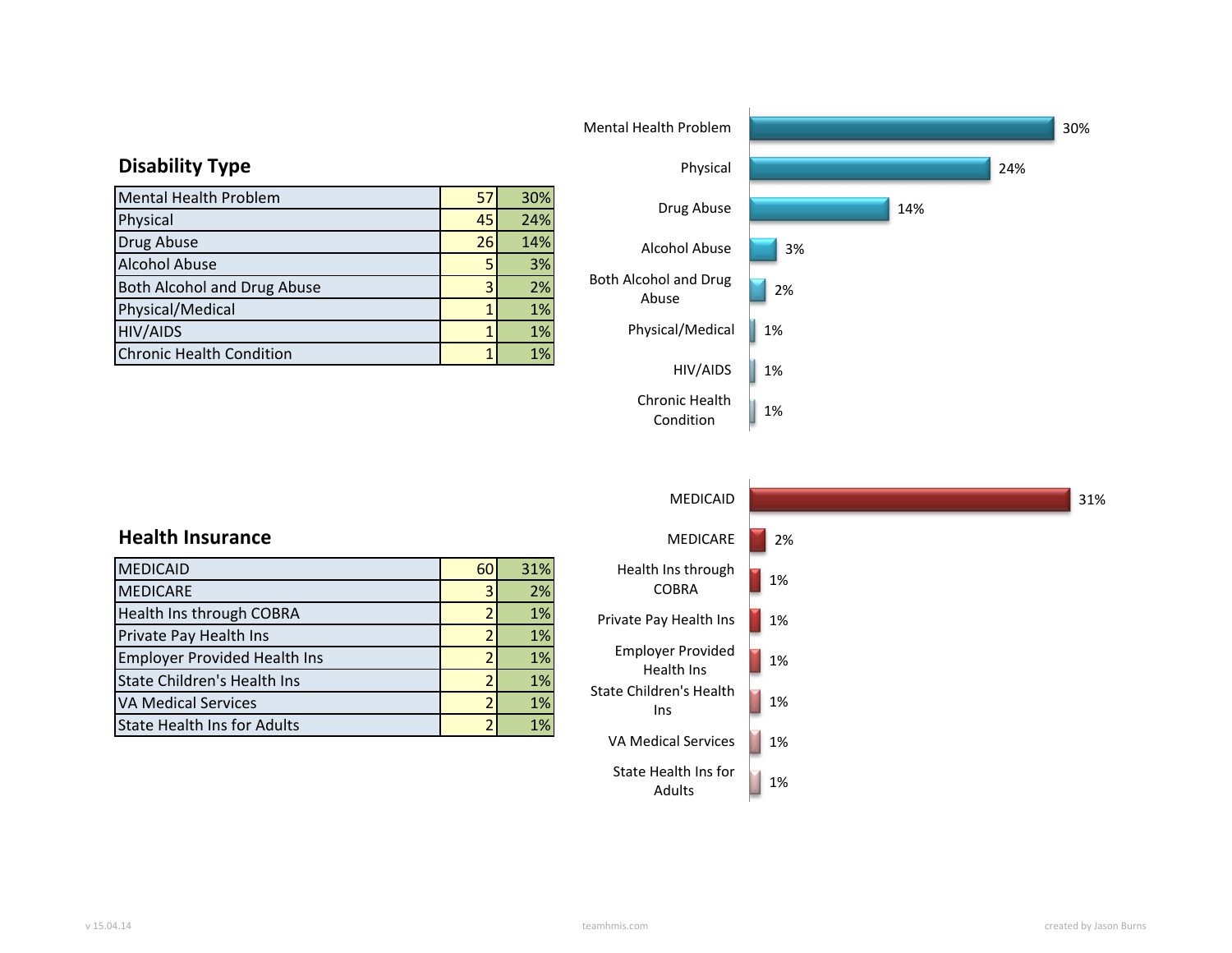



Insurance

# **Monthly Income**

| <b>General Assistance</b>                   | 31           | 16% |
|---------------------------------------------|--------------|-----|
| <b>Earned Income</b>                        | 18           | 9%  |
| <b>TANF</b>                                 | 15           | 8%  |
| SSI                                         | 12           | 6%  |
| <b>SSDI</b>                                 | 12           | 6%  |
| <b>Child Support</b>                        |              | 1%  |
| VA Non-Service Connected Disability Pension |              | 1%  |
| Other                                       | 1            | 1%  |
| Unemployment Insurance                      | $\mathbf{1}$ | 1%  |

16%

9%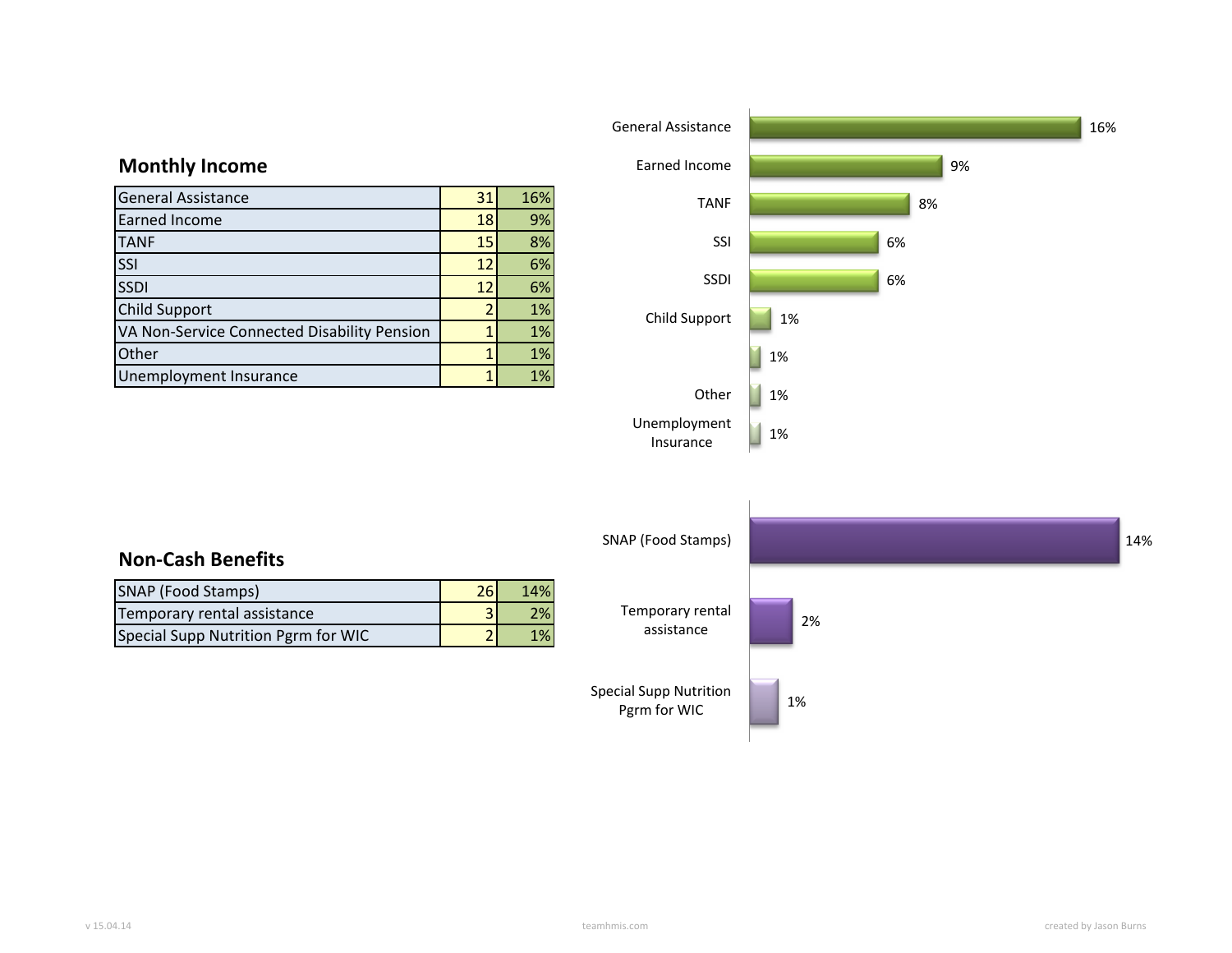# **Domestic Violence Victim**

| Yes | $\sim$<br>431 | 23% |
|-----|---------------|-----|
| No  | 148           | 7%  |

### **U.S. Military Veteran**

| Yes       | 76  | 40% |
|-----------|-----|-----|
| <b>No</b> | 115 | 60% |



# **Race**

| White                     | <b>145</b> | 76% |
|---------------------------|------------|-----|
| Black / African-American  | 36         | 19% |
| <b>Multiple Races</b>     |            | 2%  |
| Nat Hawaiian / Islander   |            | 2%  |
| Am Indian / Alaska Native |            | 1%  |
| Asian                     |            | 1%  |

# **Ethnicity**

| Hispanic / Latino         |             | 1% |
|---------------------------|-------------|----|
| Non-Hispanic / Non-Latino | <b>1841</b> |    |